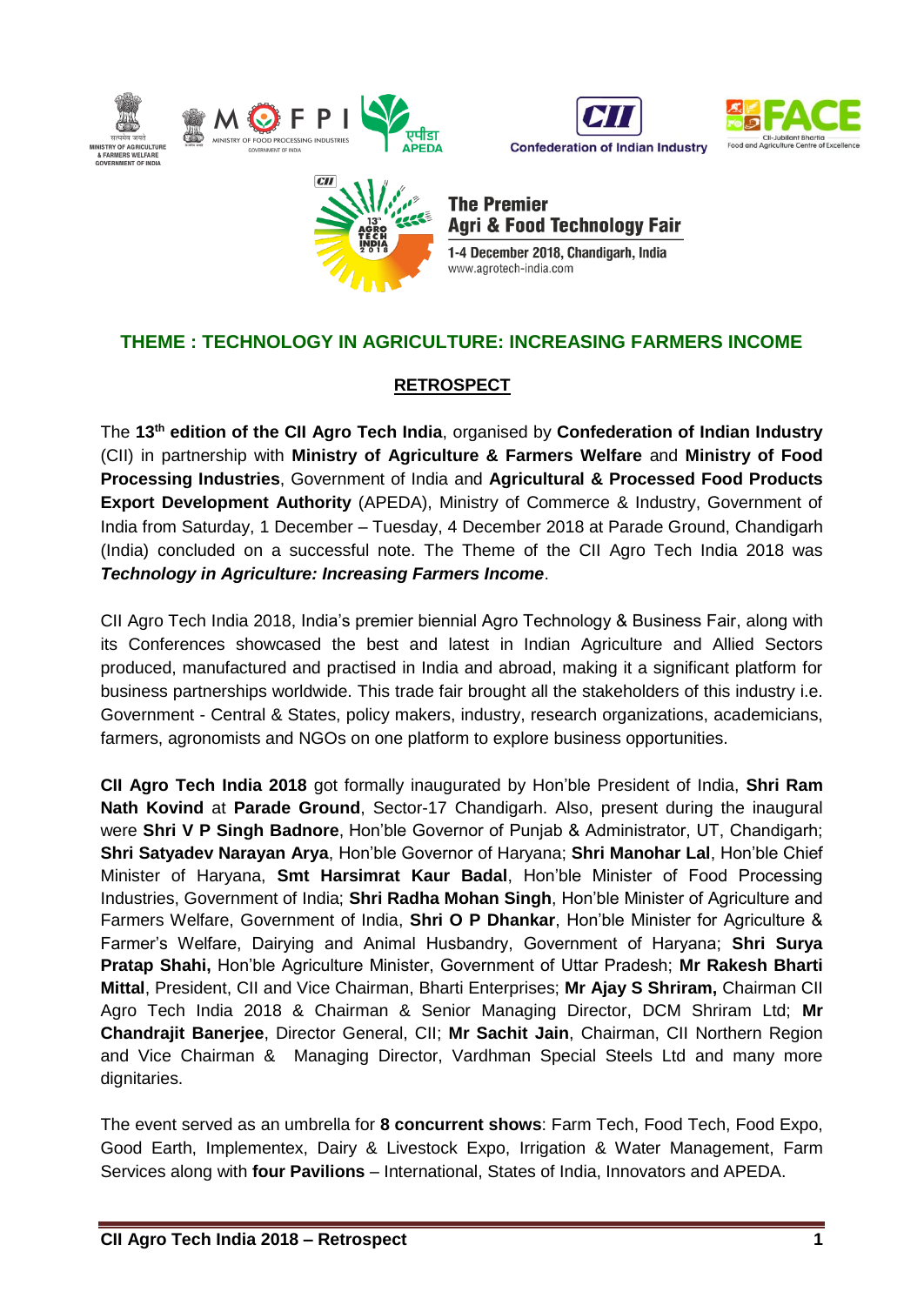**Key Exhibitors**: Mahindra & Mahindra Ltd, Balkrishna Industries Ltd, International Tractors Ltd, MRF Ltd, Bosch Rexroth, Acsen HyVeg, Agriculture Skill Council Of India, Agriplast Tech India, Aries Agro, Azuka Synthetics, Coromandel International, Dayal Fertilizers, DCM Shriram, Essen Multipack, FMC India, Greentech Mega Food Park, ICL Management & Trading India, IFFCO, Indogulf Cropsciences, Janatha Agro Products, Kalash Seeds, National Seeds Corporation, NFL, Paradeep Phosphates (Adventz Group), Peekay Suncue, PI Industries, Prabhat Fertilizer, Rijk Zwaan India Seeds, Shivalik Agro Engineers, Suntec Energy System, Tuflex India, Vermidrip, VNR Nursery, Yara Fertilisers India, C. P. Milk & Foods (Gyan Dairy), Cargill Feed & Nutrition, Department of Animal Husbandry & Fisheries, U.T. Chandigarh, ECGC Ltd., Gopaljee Dairy Foods (Ananda Dairy), Kansal & Kansal Poultries, Lakshya Food, National Egg Coordination Committee, Paras Nutritions, Shrinath Flexi Pack, Tata Chemicals, Vencobb, Venkateshwara Hatcheries, Allround India Vegetable Processing Machines Ltd, Arctic Refrigeration, Blue Star Ltd, Control Print, Frick Andreas Still, India Ltd, Havmor Ice Cream, Him Infratech, Kirloskar Pneumatic, Nestle India, Blue Cold Refrigeration, Synergy Thrisligton, Zentron Labs, Amar Agricultural Implements Works, AMA India, Andreas Stihl, AFS Fire Safety Systems, BCS India, Bhoor Singh Agri Implements, Falcon Industries, Groz Engineering Tools, Honda Siel Power Products, Husqvarna India Products, Ishwar Farmline Equipments, Indian Oil, Jagatsukh Industries, Lemken India Agro Equipments, HS Overseas, New Swan Multitech, PYE Tools, Redlands Ashlyn Motors, Saeco Strips, Ferm India, Sadhu Agro and Implements, SAP Parts Pvt Ltd., Sunny Engineering, VAR Hand tools, Surge Systems Pvt. Ltd**.,** Aquasub Engineering, Crompton Greaves, C & S Electric, Diplast Industries, Harvel Azud, HCL Foundation, Kirloskar Brothers Ltd, Inter Solar Systems, Lubi Pumps & Solar Panels Oswal Pumps, Rivulis Irrigation, Usha International, Advance Tech India, Abrol Enterprises, Agrometrics Analytics, Elworld Agro & Organic Foods, Elcomponics Aerob Technologies, KCS Group, IIT Ropar, MCX, and NCDEX.

#### **1. Partner Organizations**

- Participating Countries **China, Canada, UK**
- Partner Ministries **Ministry of Agriculture & Farmers Welfare** and **Ministry of Food Processing Industries**, Government of India and **Agricultural & Processed Food Products Export Development Authority** (APEDA), Ministry of Commerce & Industry, Government of India
- Host States **Punjab** & **Haryana**

# **2. Conferences – received well 6 International Conferences**

- Roundtable with Progressive Farmers on Doubling Farmers Income
- Agriculture Diversification: Identifying Multiplier
- Conference on Harvest for Processing Integration with the Global Supply Chain
- Global Dialogue on Digital Pathways in Agriculture 2.0
- Conference on Stubble Burning : Viable and Sustainable Solutions
- Conference on Enhancing Shelf Life of Commodities, Maximising Profits

Addressed by about **112 experts** from government, industry, research organisations and academia.

Over **1,300 delegates** from agro-based industry, government, academic institutions, and progressive farmers participated in these conferences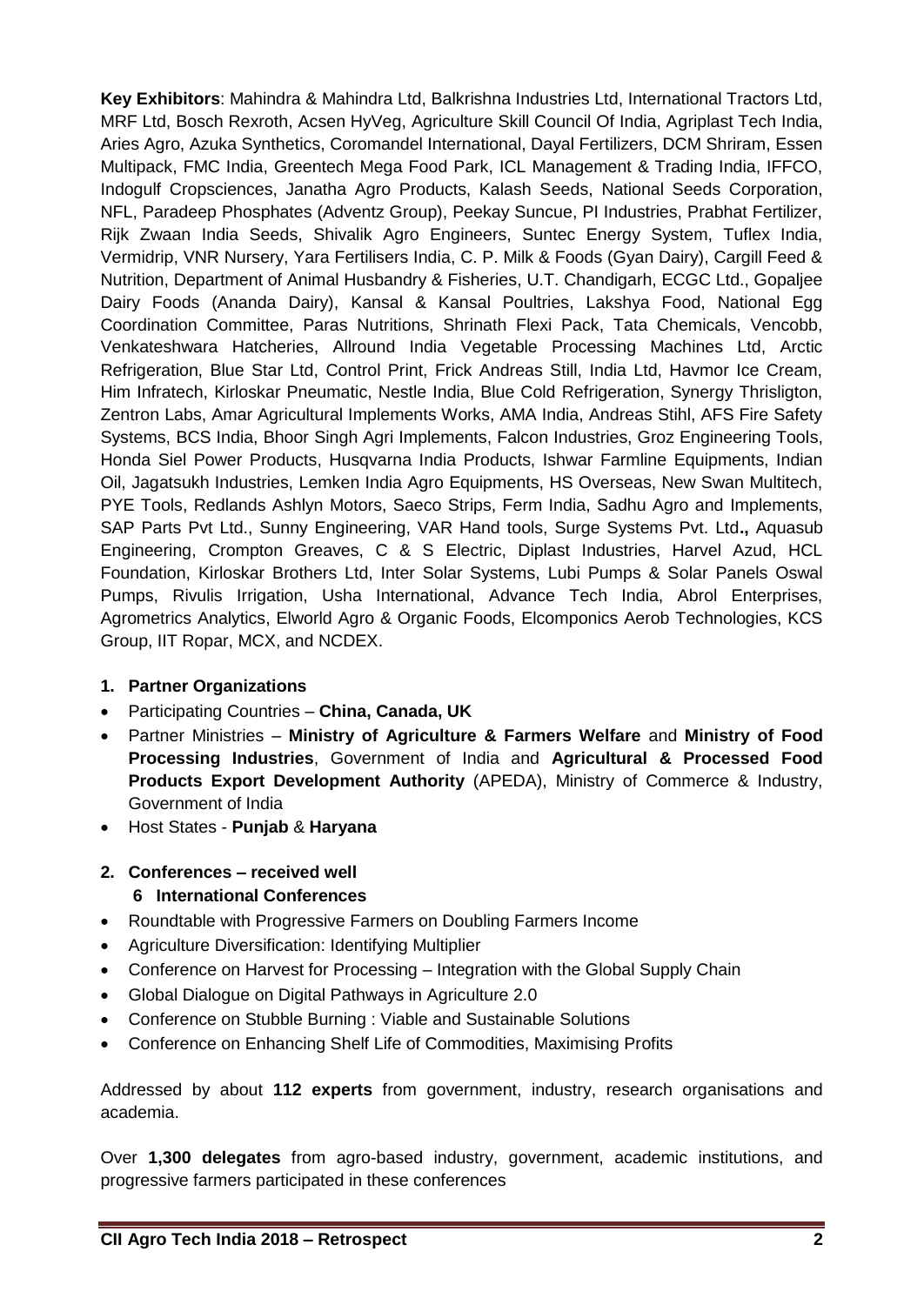## **3. Africa Seminar Series 2018 : The land of unexplored potential**

This specific session was attended by **50 delegates**

#### **4. Innovators Pitch : Advanced technologies reshaping Indian Agriculture**

Innovators Pitched: 10 companies

#### **5. Innovators Workshops**

- Agri Startups: Role of Big Data and AI Integration in the Ecosystem
- on Corporate Incubation: Fostering Industry partnership for scale and success
- Financing your Start up- Bootstrapping, Angel Investing and Venture Capital-What, When and How

These 3 workshops were addressed by 9 experts and attended by 125 delegates.

- **6. Kisan Goshthees**  platform offered sharing of global best practices to farmers on:
- Commercial Dairy Farming through Scientific Management (Clean Milk Production and Marketing of Milk)
- Cultivation of Medicinal and Aromatic Plants
- Paddy Straw Management
- Organic Farming for Safe & Sustainable Future
- Increasing Farmers Income
- Opportunities in Fish Farming
- Use of Solar Energy in Agriculture
- Opportunities in Pig Farming
- Sustainable Dairy Farming through Indigenous Breeds: Making small dairy farming competitive
- Valedictory Session of Kishan Goshthees

These 10 sessions were addressed by 54 experts.

#### **7. Business Generated (From Exhibition)**

- Over 9,500 business enquiries generated. As per our preliminary estimates, the value of these enquiries is worth Rs 103 crores, if translated into actual business
- About 42 companies launched their new products / displayed for first time in CII Agro Tech India

#### **8. B2B & B2G Meetings**

- 3,783 B2B meetings were conducted successfully across 4 days with a total value proposition of Rs 57 crores
- State Government Participation in B2G Meetings : Haryana, Himachal Pradesh, Punjab, Odisha
- 1,384 B2G meetings were conducted successfully across 4 days with a total value proposition of Rs 12 crores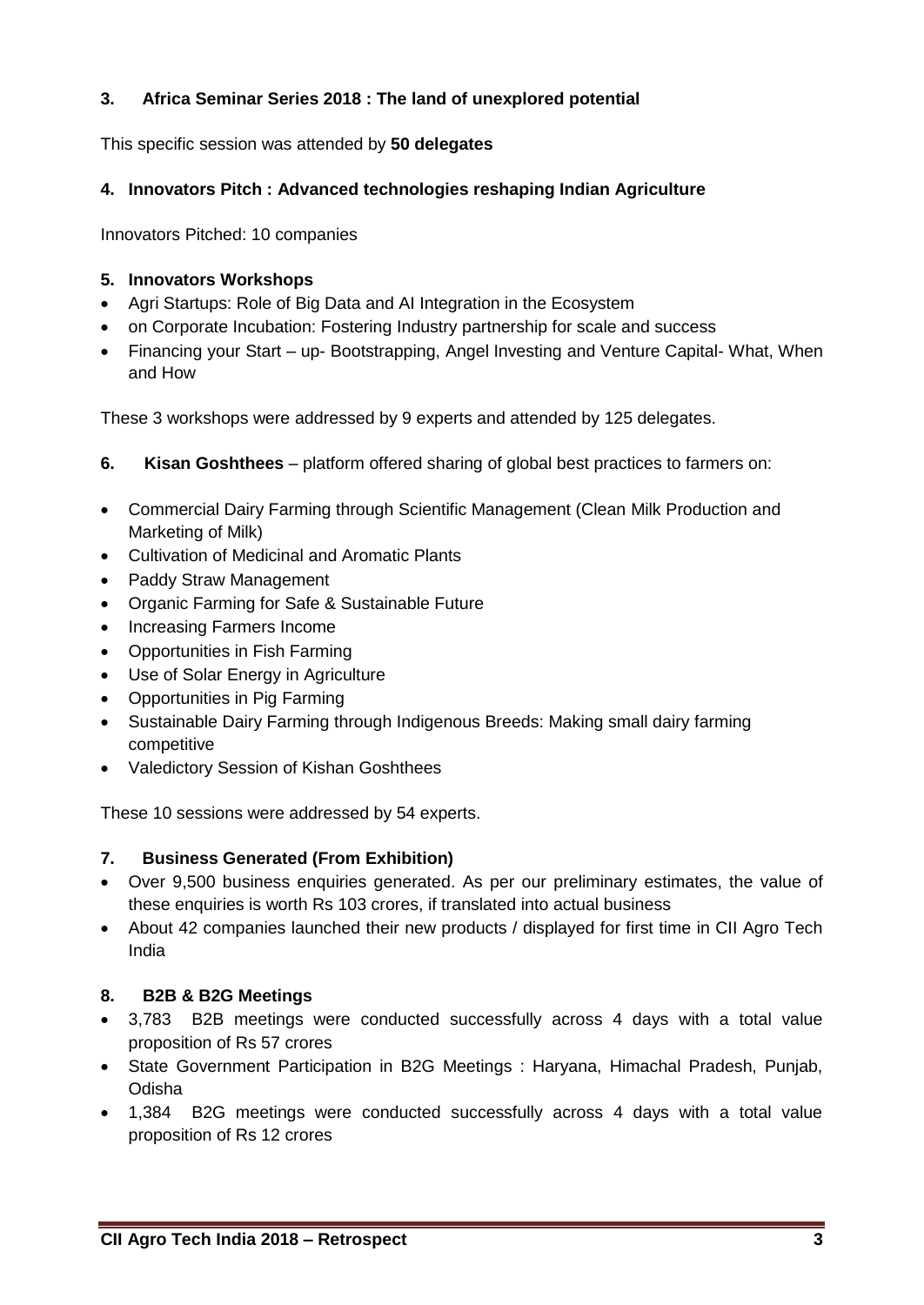### **9. Other Highlights**

- No of Exhibitors: **195**
	- Domestic 158
		- International 37
- Total Exhibition Area (Gross): 16,000 Sqm
- **Exhibitors from 8 countries** China, Canada, Germany, Italy, The Netherlands, Spain, UK and USA
- Farmers including women farmers from States Chandigarh, Haryana, Rajasthan, Uttar Pradesh, Himachal Pradesh, Punjab, Puducherry, Tamil Nadu
- Business Visitors from Punjab, Haryana, Delhi, Himachal Pradesh, Uttar Pradesh, Uttarakhand, Maharashtra, Gujarat, Jammu & Kashmir, Rajasthan, Tamil Nadu, Karnataka, Madhya Pradesh, Andhra Pradesh, Telengana
- International visitors/delegations from Belgium, Brazil, Canada, Egypt, Ethopia, Israel, Namibia, Nigeria, New Zealand, Ontario, Panama, Tanzania, The Netherlands, United Kingdom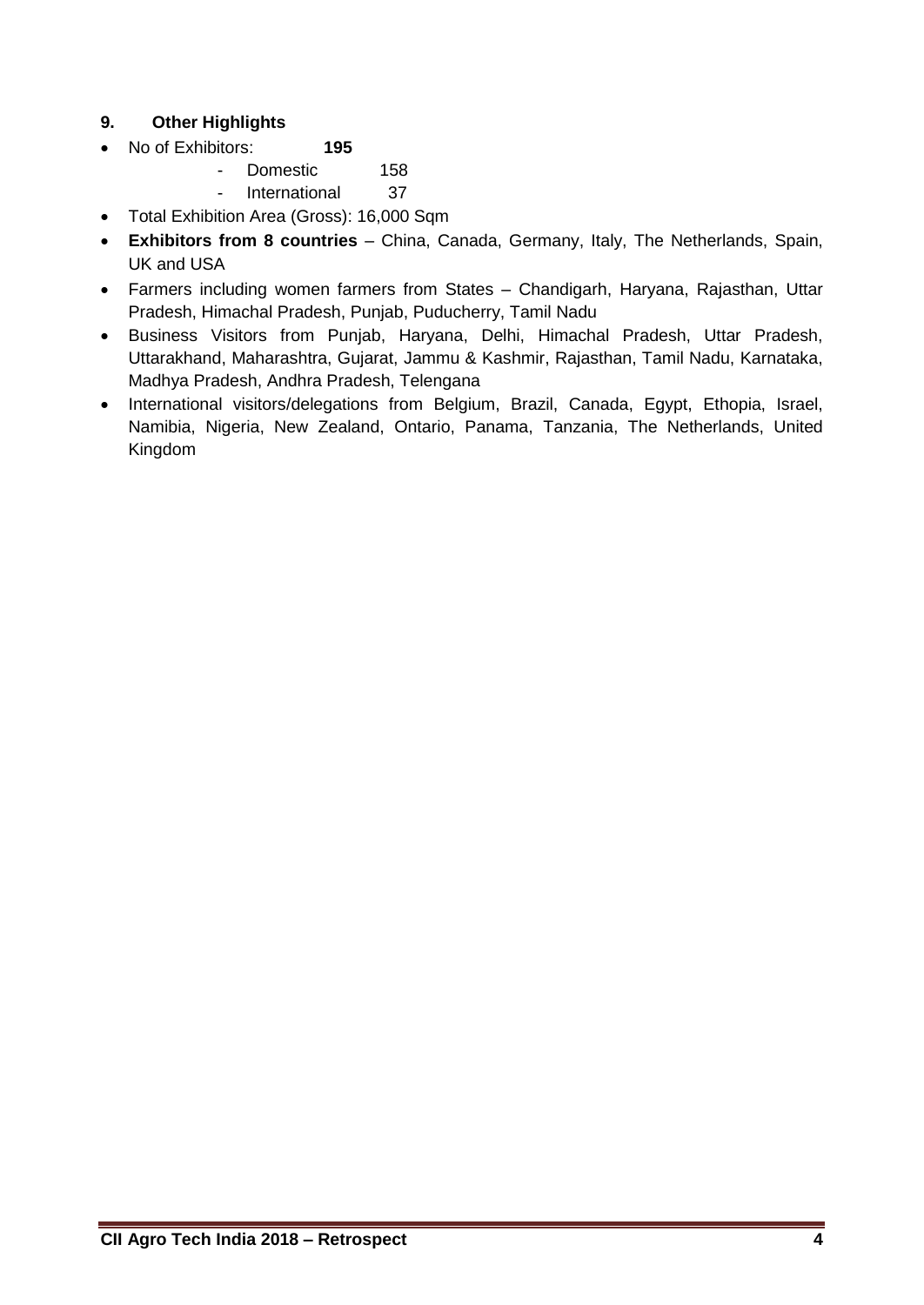#### **Visitors' Feedback:**





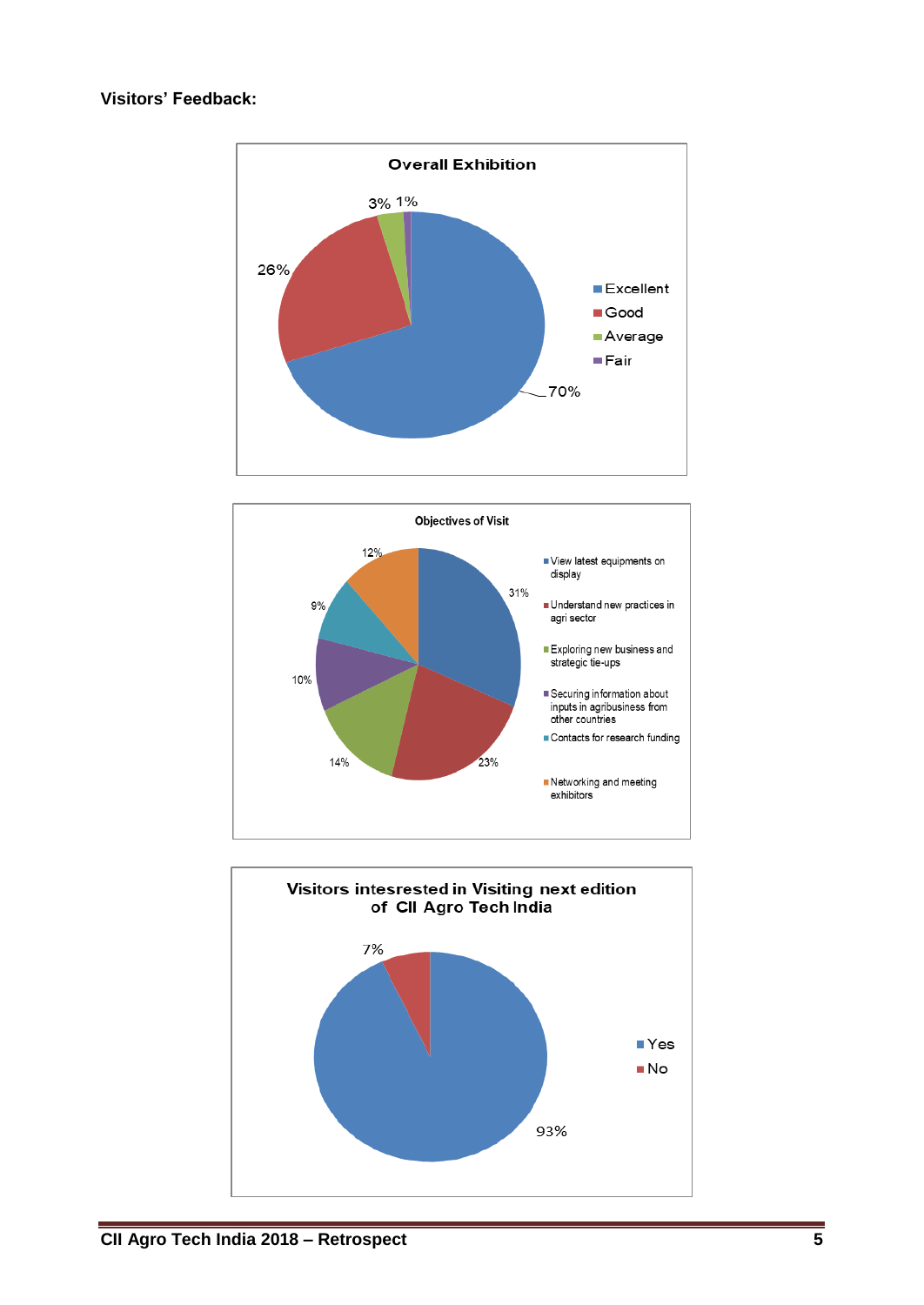#### **Exhibitors' Feedback:**